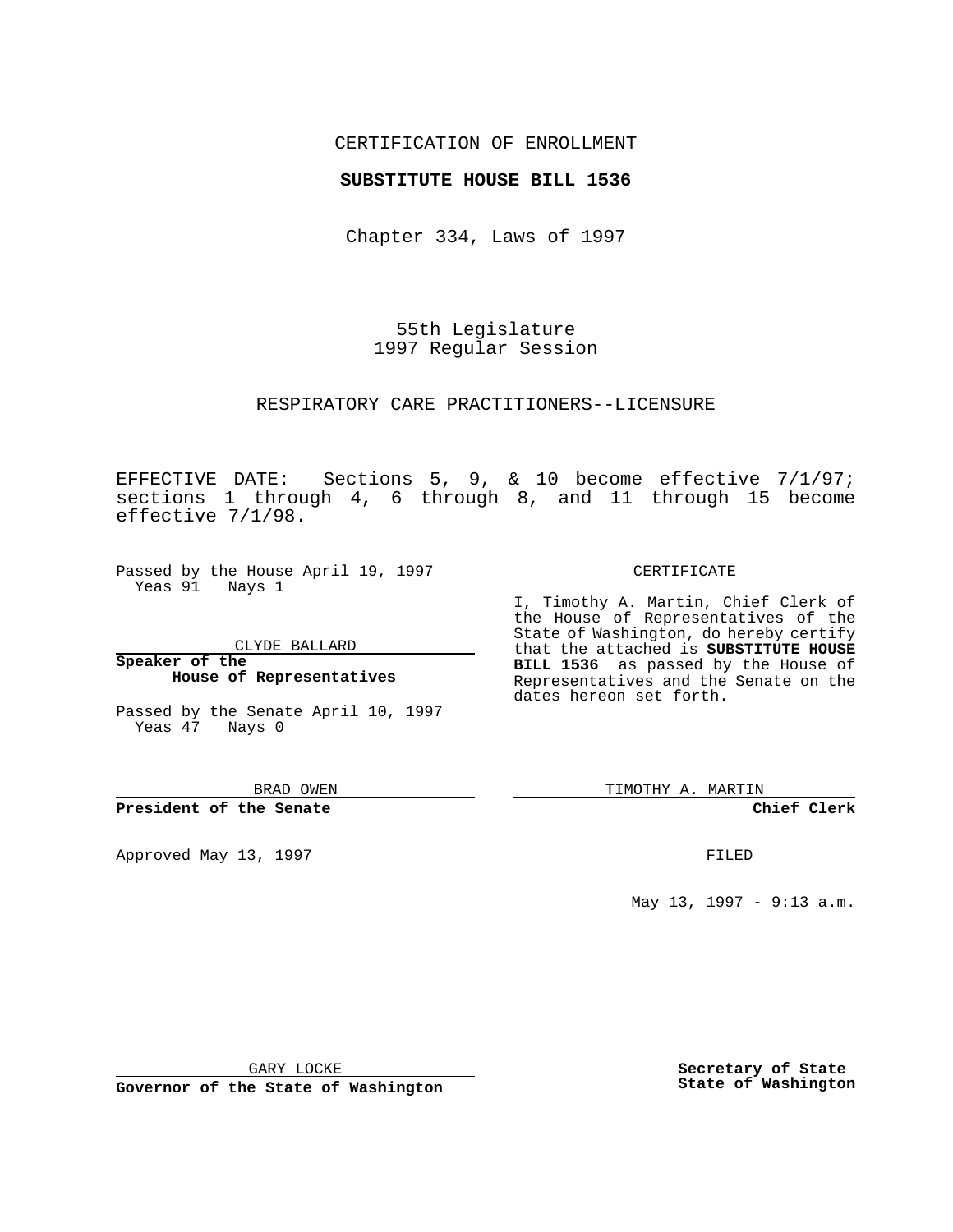# **SUBSTITUTE HOUSE BILL 1536** \_\_\_\_\_\_\_\_\_\_\_\_\_\_\_\_\_\_\_\_\_\_\_\_\_\_\_\_\_\_\_\_\_\_\_\_\_\_\_\_\_\_\_\_\_\_\_

\_\_\_\_\_\_\_\_\_\_\_\_\_\_\_\_\_\_\_\_\_\_\_\_\_\_\_\_\_\_\_\_\_\_\_\_\_\_\_\_\_\_\_\_\_\_\_

Passed Legislature - 1997 Regular Session

AS AMENDED BY THE SENATE

**State of Washington 55th Legislature 1997 Regular Session By** House Committee on Health Care (originally sponsored by Representatives Backlund, Cody and Dyer)

Read first time 03/05/97.

 AN ACT Relating to respiratory care; amending RCW 18.89.010, 18.89.020, 18.89.040, 18.89.050, 18.89.060, 18.89.080, 18.89.090, 18.89.110, 18.89.120, 18.89.140, and 18.120.020; reenacting and amending RCW 18.130.040; adding new sections to chapter 18.89 RCW; repealing RCW 18.89.130 and 18.89.900; providing effective dates; and declaring an emergency.

7 BE IT ENACTED BY THE LEGISLATURE OF THE STATE OF WASHINGTON:

8 **Sec. 1.** RCW 18.89.010 and 1987 c 415 s 1 are each amended to read 9 as follows:

10 The legislature finds that ((it is necessary to regulate the 11 practice of respiratory care at the level of certification)) in order 12 to ((protect the public health and safety)) safequard life, health, and 13 to promote public welfare, a person practicing or offering to practice 14 respiratory care as a respiratory care practitioner in this state shall 15 be required to submit evidence that he or she is qualified to practice, 16 and shall be licensed as provided. The settings for these services may 17 include, health facilities licensed in this state, clinics, home care, 18 home health agencies, physicians' offices, and public or community 19 health services. Nothing in this chapter shall be construed to require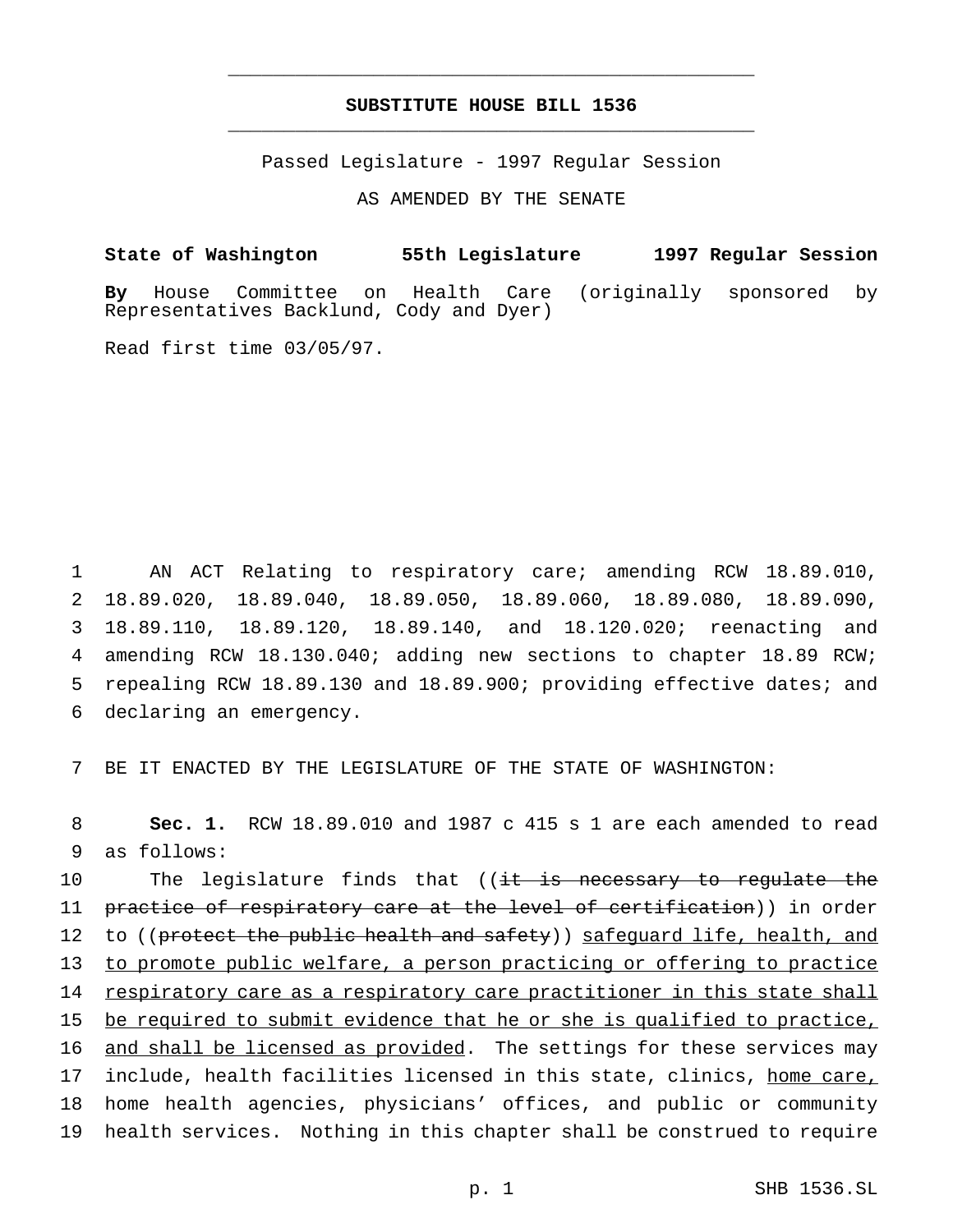that individual or group policies or contracts of an insurance carrier, health care service contractor, or health maintenance organization provide benefits or coverage for services and supplies provided by a person certified under this chapter.

 NEW SECTION. **Sec. 2.** A new section is added to chapter 18.89 RCW to read as follows:

 After the effective date of this act, it shall be unlawful for a person to practice or to offer to practice as a respiratory care practitioner in this state or to use a title, sign, or device to indicate that such a person is practicing as a respiratory care practitioner unless the person has been duly licensed and registered under the provisions of this chapter.

 **Sec. 3.** RCW 18.89.020 and 1994 sp.s. c 9 s 511 are each amended to read as follows:

 Unless the context clearly requires otherwise, the definitions in this section apply throughout this chapter.

(1) "Department" means the department of health.

 (2) "Secretary" means the secretary of health or the secretary's designee.

 (3) "Respiratory care practitioner" means an individual 21 ((certified)) licensed under this chapter.

 (4) "Physician" means an individual licensed under chapter 18.57 or 18.71 RCW.

24 (((5) "Rural hospital" means a hospital located anywhere in the 25 state except the following areas:

26 (a) The entire counties of Snohomish (including Camano Island), 27 King, Kitsap, Pierce, Thurston, Clark, and Spokane;

 (b) Areas within a twenty-mile radius of an urban area with a 29 population exceeding thirty thousand persons; and

30 (c) Those cities or city-clusters located in rural counties but 31 which for all practical purposes are urban. These areas are Bellingham, Aberdeen-Hoquiam, Longview-Kelso, Wenatchee, Yakima, 33 Sunnyside, Richland-Kennewick-Pasco, and Walla Walla.))

 **Sec. 4.** RCW 18.89.040 and 1994 sp.s. c 9 s 716 are each amended to read as follows: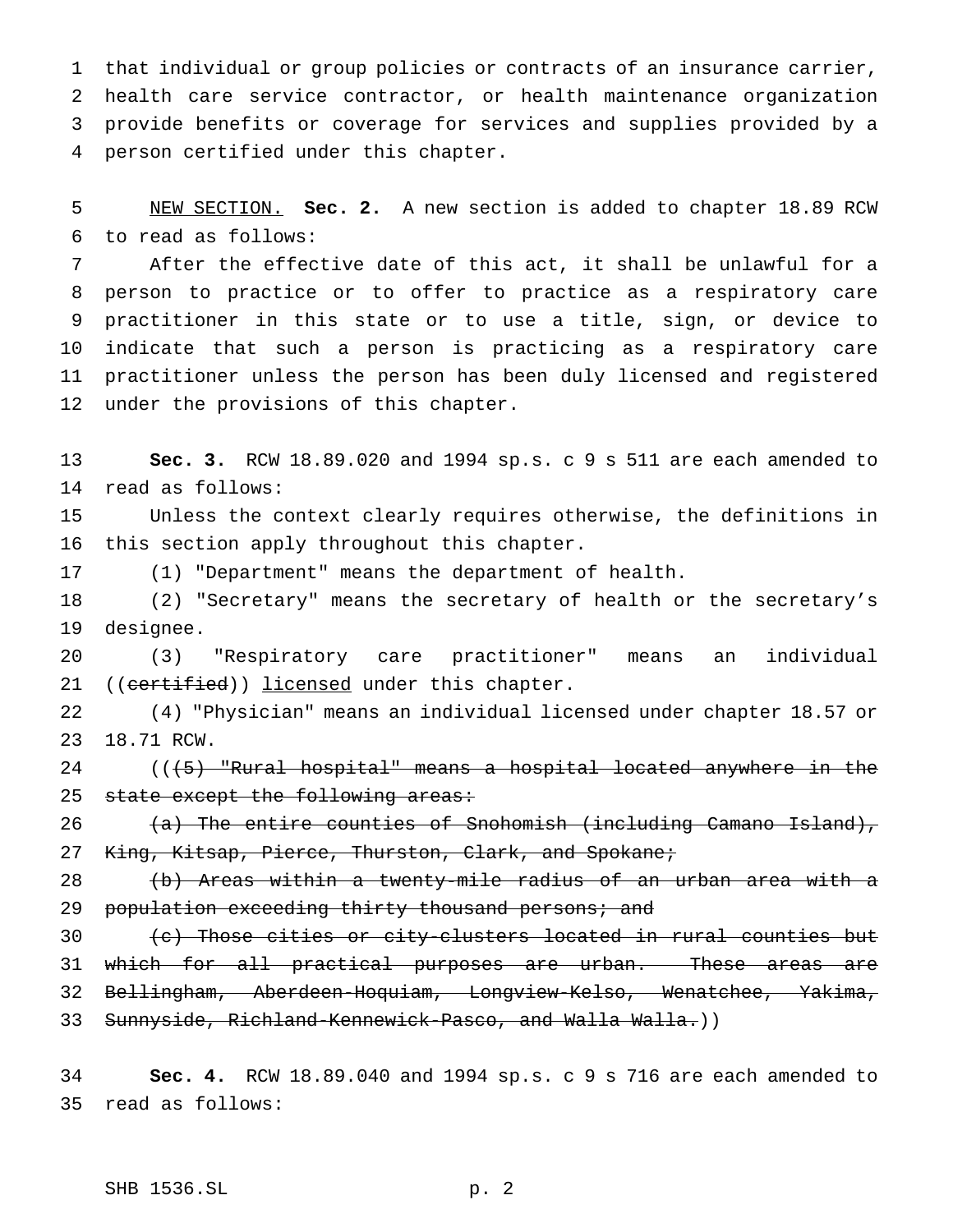1 (1) A respiratory care practitioner ((certified)) licensed under this chapter is employed in the treatment, management, diagnostic testing, rehabilitation, and care of patients with deficiencies and abnormalities which affect the cardiopulmonary system and associated aspects of other systems, and is under the direct order and under the qualified medical direction of a physician. The practice of 7 respiratory care includes( $($ , but is not limited to)):

8  $((+1))$  (a) The use and administration of prescribed medical gases, 9 exclusive of general anesthesia;

10  $((+2))$  (b) The use of air and oxygen administering apparatus;

11  $((\{3\})$   $(c)$  The use of humidification and aerosols;

12  $((+4))$   $(d)$  The administration, to the extent of training, as 13 determined by the secretary, of prescribed pharmacologic agents related 14 to respiratory care;

15  $((+5))$  (e) The use of mechanical (( $e$ r)) ventilatory, hyperbaric, 16 and physiological ((ventilatory)) support;

17  $((+6))$  ( $\underline{f}$ ) Postural drainage, chest percussion, and vibration;

18  $((+7))$  (g) Bronchopulmonary hygiene;

19 (((8))) (h) Cardiopulmonary resuscitation as it pertains to 20 ((establishing airways and external cardiac compression)) advanced 21 cardiac life support or pediatric advanced life support guidelines;

22  $((+9))$  (i) The maintenance of natural and artificial airways and 23 insertion, without cutting tissues, of artificial airways, as 24 ((ordered)) prescribed by ((the attending)) a physician;

 $25$  (( $(10)$ )) (j) Diagnostic and monitoring techniques such as the 26 collection and measurement of cardiorespiratory specimens, volumes, 27 pressures, and flows; ((and

28 (11) The drawing and analyzing of)) (k) The insertion of devices to 29 draw, analyze, infuse, or monitor pressure in arterial, capillary, 30 ((and mixed)) or venous blood ((specimens)) as ((ordered)) prescribed 31 by ((the attending)) a physician or an advanced registered nurse 32 practitioner as authorized by the nursing care quality assurance 33 commission under chapter 18.79 RCW; and

34 (l) Diagnostic monitoring of and therapeutic interventions for 35 desaturation, ventilatory patterns, and related sleep abnormalities to 36 aid the physician in diagnosis.

37 (2) Nothing in this chapter prohibits or restricts:

38 (a) The practice of a profession by individuals who are licensed 39 under other laws of this state who are performing services within their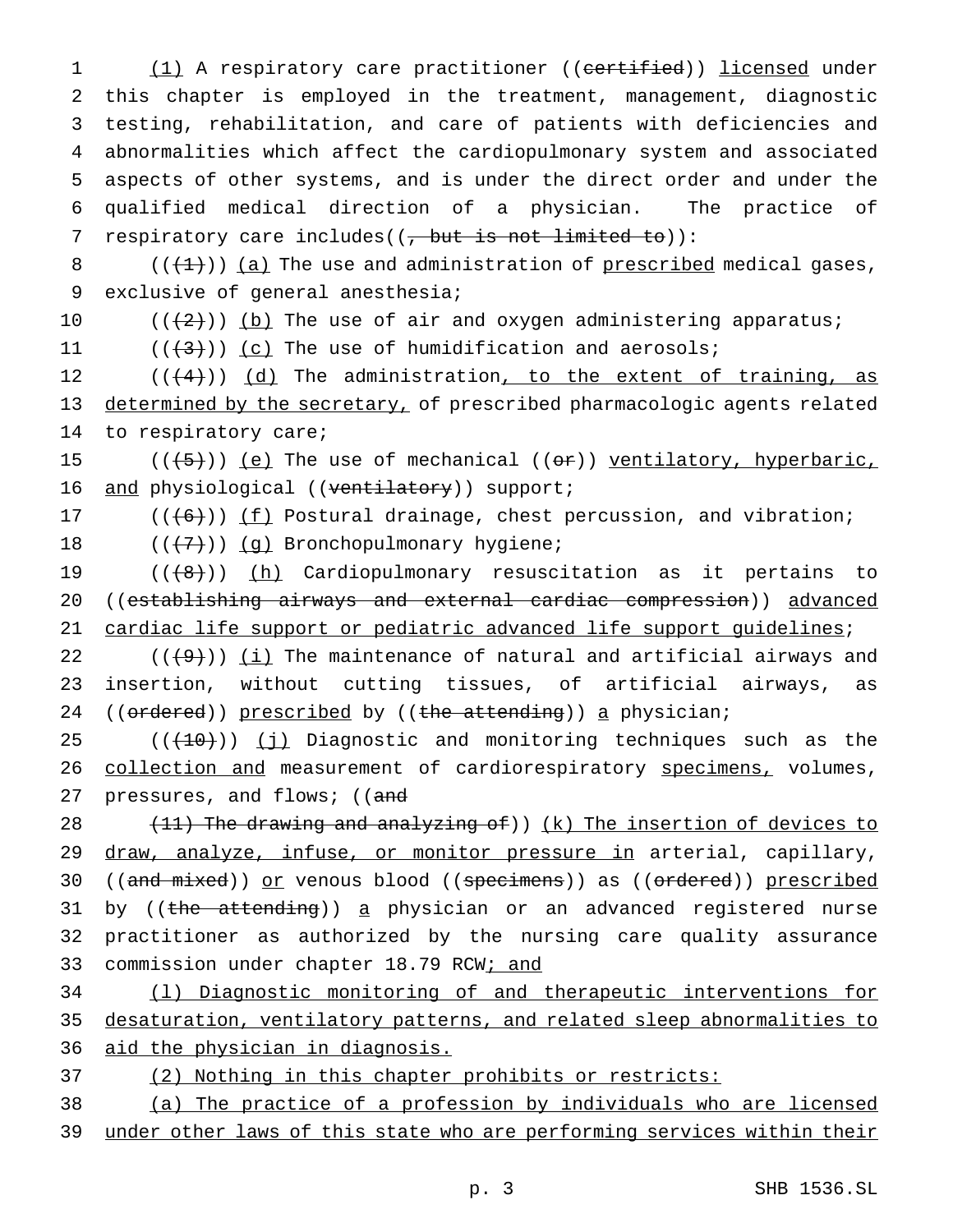authorized scope of practice, that may overlap the services provided by 2 respiratory care practitioners; (b) The practice of respiratory care by an individual employed by the government of the United States while the individual is engaged in the performance of duties prescribed for him or her by the laws and 6 rules of the United States; (c) The practice of respiratory care by a person pursuing a supervised course of study leading to a degree or certificate in respiratory care as a part of an accredited and approved educational 10 program, if the person is designated by a title that clearly indicates his or her status as a student or trainee and limited to the extent of demonstrated proficiency of completed curriculum, and under direct 13 supervision; 14 (d) The use of the title "respiratory care practitioner" by registered nurses authorized under chapter 18.79 RCW; or 16 (e) The practice without compensation of respiratory care of a 17 family member. Nothing in this chapter shall be construed to require that 19 individual or group policies or contracts of an insurance carrier, health care service contractor, or health maintenance organization provide benefits or coverage for services and supplies provided by a 22 person licensed under this chapter. **Sec. 5.** RCW 18.89.050 and 1994 sp.s. c 9 s 512 are each amended to read as follows: (1) In addition to any other authority provided by law, the secretary may: (a) Adopt rules, in accordance with chapter 34.05 RCW, necessary to 28 implement this chapter; 29 (b) Set all ((certification)) license, examination, and renewal fees in accordance with RCW 43.70.250; (c) Establish forms and procedures necessary to administer this chapter; 33 (d) Issue a ((certificate)) license to any applicant who has met the education, training, and examination requirements for ((certification)) licensure; (e) Hire clerical, administrative, and investigative staff as

37 needed to implement this chapter and hire individuals ((eertified))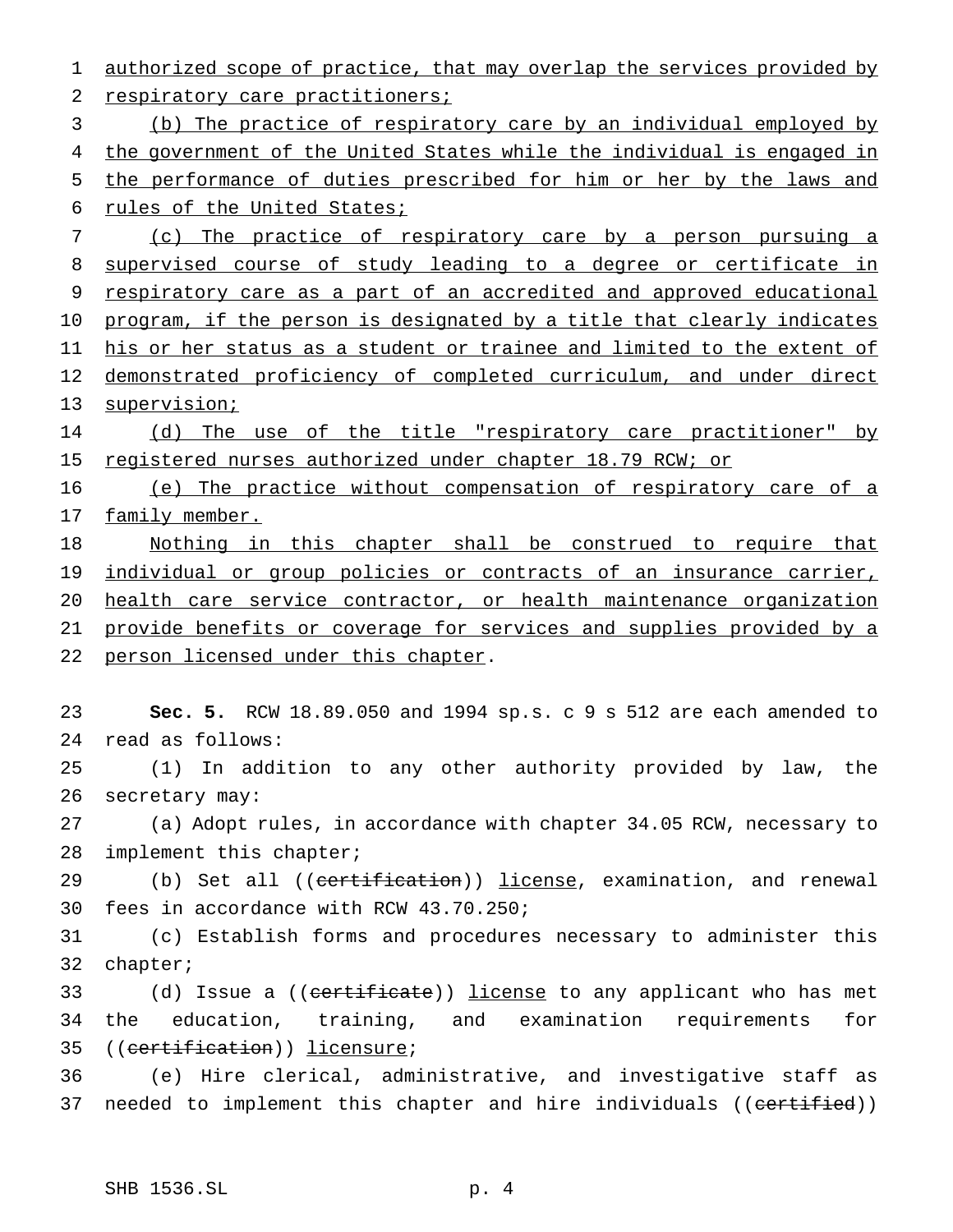1 licensed under this chapter to serve as examiners for any practical examinations;

 (f) Approve those schools from which graduation will be accepted as 4 proof of an applicant's eligibility to take the ((certification)) licensure examination, specifically requiring that applicants must have completed programs with two-year curriculum;

 (g) Prepare, grade, and administer, or determine the nature of, and supervise the grading and administration of, examinations for 9 applicants for ((certification)) licensure;

 (h) Determine whether alternative methods of training are equivalent to formal education and establish forms, procedures, and criteria for evaluation of an applicant's alternative training to determine the applicant's eligibility to take the examination;

 (i) Determine which states have legal credentialing requirements 15 equivalent to those of this state and issue ((certificates)) licenses to individuals legally credentialed in those states without examination;

 (j) Define and approve any experience requirement for 19 ((certification)) licensure; and

 (k) Appoint members of the profession to serve in an ad hoc advisory capacity to the secretary in carrying out this chapter. The members will serve for designated times and provide advice on matters specifically identified and requested by the secretary. The members shall be compensated in accordance with RCW 43.03.220 and reimbursed for travel expenses under RCW 43.03.040 and 43.03.060.

 (2) The provisions of chapter 18.130 RCW shall govern the issuance 27 and denial of ((certificates, uncertified)) licenses, unlicensed 28 practice, and the disciplining of persons ((certified)) licensed under this chapter. The secretary shall be the disciplining authority under this chapter.

 **Sec. 6.** RCW 18.89.060 and 1991 c 3 s 229 are each amended to read as follows:

 The secretary shall keep an official record of all proceedings, a part of which record shall consist of a register of all applicants for 35 ((certification)) licensure under this chapter, with the result of each application.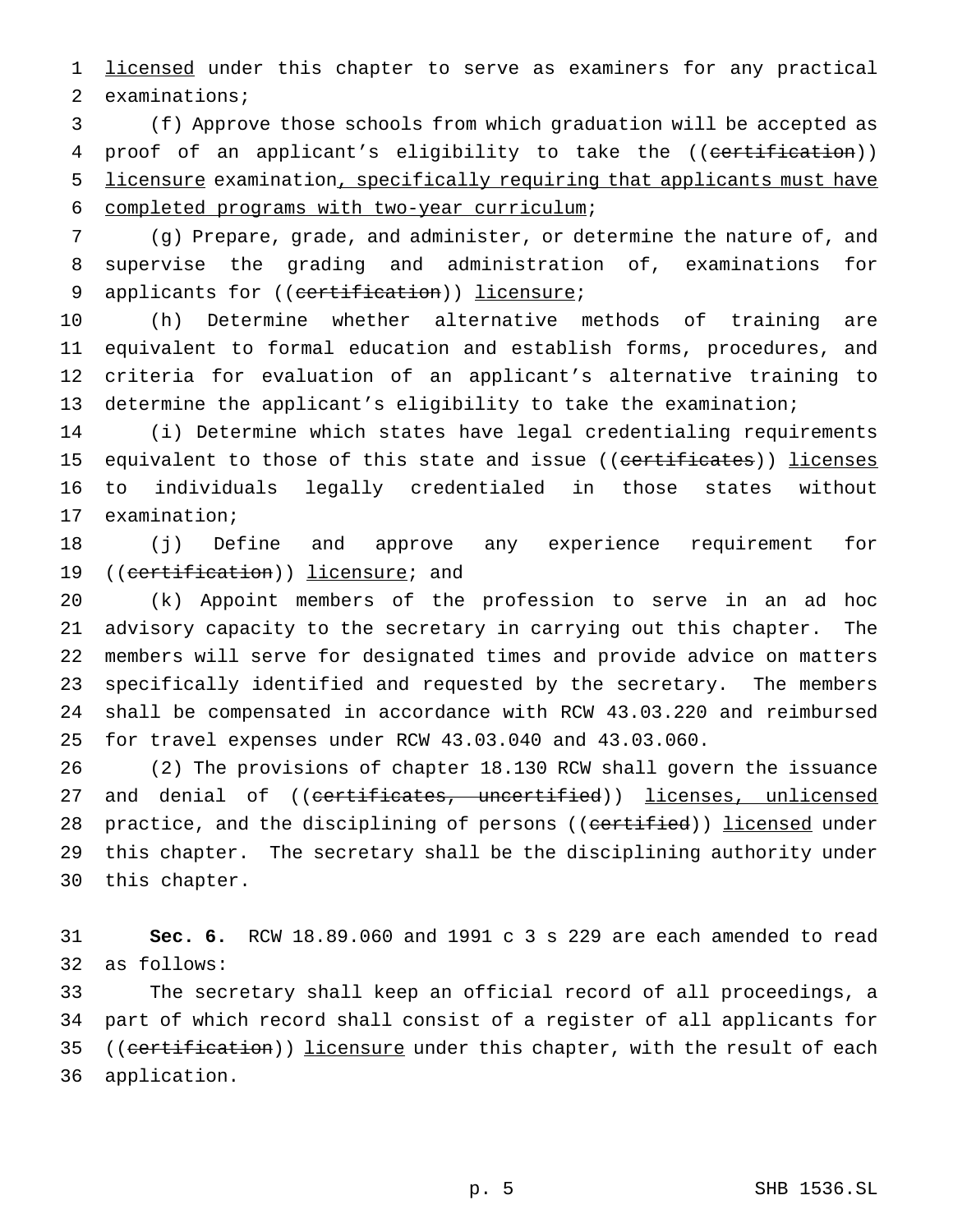**Sec. 7.** RCW 18.89.080 and 1994 sp.s. c 9 s 513 are each amended to read as follows:

 The secretary, ad hoc committee members, or individuals acting on their behalf are immune from suit in any civil action based on any 5 ((certification)) licensure or disciplinary proceedings, or other official acts performed in the course of their duties.

 **Sec. 8.** RCW 18.89.090 and 1991 c 3 s 232 are each amended to read as follows:

9 (1) The secretary shall issue a ((<del>certificate</del>)) <u>license</u> to any applicant who demonstrates to the secretary's satisfaction that the following requirements have been met:

12  $((+1))$   $(a)$  Graduation from a school approved by the secretary or successful completion of alternate training which meets the criteria established by the secretary;

 $((+2))$  (b) Successful completion of an examination administered or approved by the secretary;

 $((+3))$  (c) Successful completion of any experience requirement established by the secretary;

19  $((\frac{4}{4}))$   $(d)$  Good moral character.

 In addition, applicants shall be subject to the grounds for denial 21 or issuance of a conditional ((certificate)) license under chapter 18.130 RCW.

23 (2) A person who meets the qualifications to be admitted to the 24 examination for ((certification)) licensure as a respiratory care practitioner may practice as a respiratory care practitioner under the 26 supervision of a respiratory care practitioner ((certified)) licensed under this chapter between the date of filing an application for 28 ((certification)) licensure and the announcement of the results of the 29 next succeeding examination for ((certification)) licensure if that person applies for and takes the first examination for which he or she is eligible.

 (3) A person certified as a respiratory care practitioner in good 33 standing on the effective date of this act, who applies within one year 34 of the effective date of this act, may be licensed without having completed the two-year curriculum set forth in RCW 18.89.050(1)(f), and without having to retake an examination under subsection (1)(b) of this section.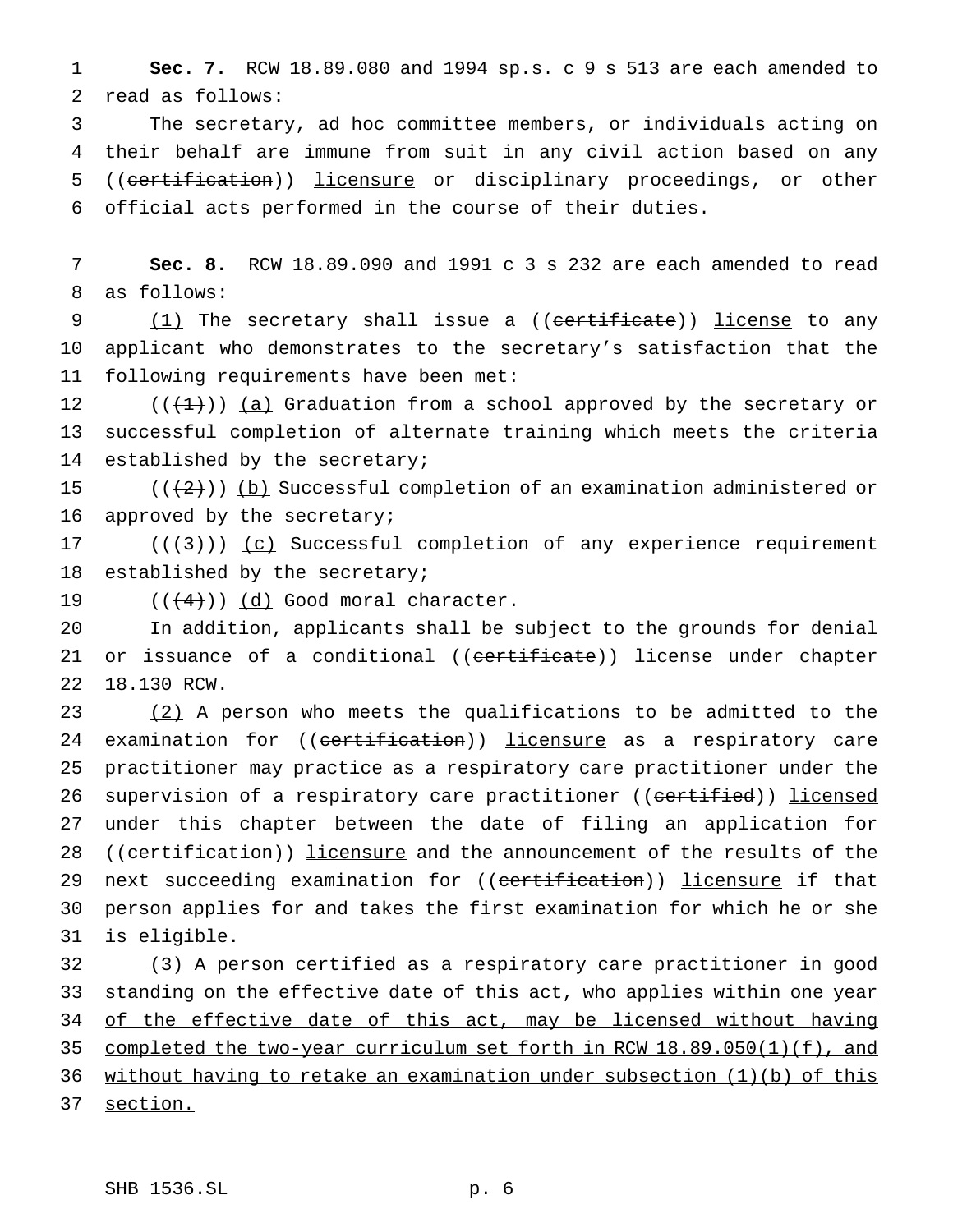(4) The secretary shall establish by rule what constitutes adequate proof of meeting the criteria.

 **Sec. 9.** RCW 18.89.110 and 1996 c 191 s 76 are each amended to read as follows:

 (1) The date and location of the examination shall be established by the secretary. Applicants who have been found by the secretary to 7 meet the other requirements for ((certification)) licensure shall be scheduled for the next examination following the filing of the application. However, the applicant shall not be scheduled for any examination taking place sooner than sixty days after the application is filed.

 (2) The secretary shall examine each applicant, by means determined most effective, on subjects appropriate to the scope of practice. Such examinations shall be limited to the purpose of determining whether the applicant possesses the minimum skill and knowledge necessary to practice competently, and shall meet generally accepted standards of 17 fairness and validity for ((certification)) licensure examinations.

 (3) All examinations shall be conducted by the secretary, and all grading of the examinations shall be under fair and wholly impartial methods.

 (4) Any applicant who fails to make the required grade in the first examination is entitled to take up to three subsequent examinations, upon compliance with administrative procedures, administrative requirements, and fees determined by the secretary under RCW 43.70.250 and 43.70.280 and such remedial education as is deemed necessary.

 (5) The secretary may approve an examination prepared and administered by a private testing agency or association of credentialing boards for use by an applicant in meeting the 29 ((certification)) licensure requirement.

 **Sec. 10.** RCW 18.89.120 and 1996 c 191 s 77 are each amended to read as follows:

32 Applications for ((certification)) licensure shall be submitted on forms provided by the secretary. The secretary may require any information and documentation which reasonably relates to the need to determine whether the applicant meets the criteria for 36 ((certification)) licensure provided in this chapter and chapter 18.130 RCW. All applicants shall comply with administrative procedures,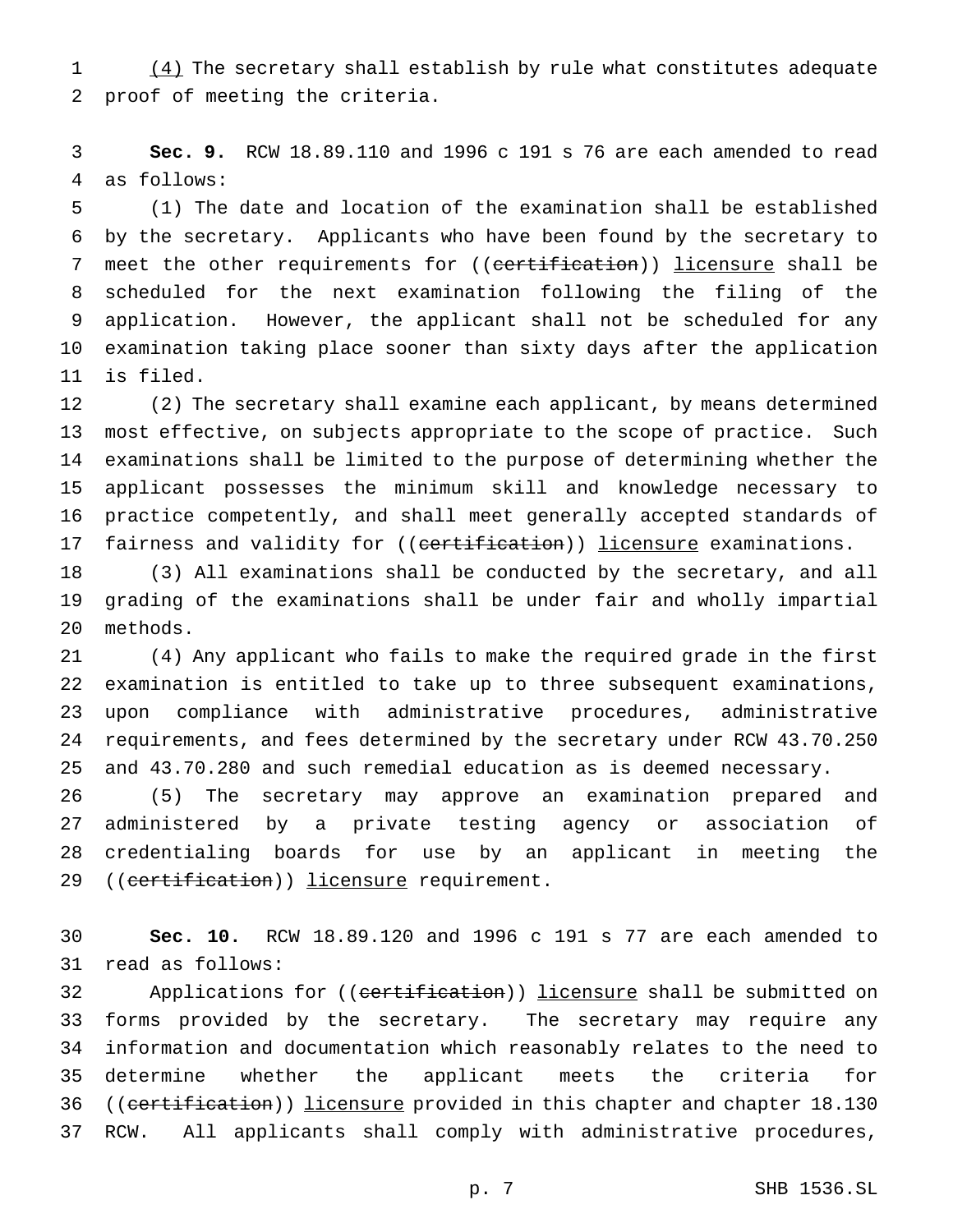administrative requirements, and fees determined by the secretary under RCW 43.70.250 and 43.70.280.

 **Sec. 11.** RCW 18.89.140 and 1996 c 191 s 78 are each amended to read as follows:

 ((Certificates)) Licenses shall be renewed according to administrative procedures, administrative requirements, continuing 7 education requirements, and fees determined by the secretary under RCW 43.70.250 and 43.70.280.

 NEW SECTION. **Sec. 12.** A new section is added to chapter 18.89 RCW to read as follows:

 An applicant holding a license in another state may be licensed to practice in this state without examination if the secretary determines that the other state's licensing standards are substantially equivalent to the standards in this state.

 **Sec. 13.** RCW 18.120.020 and 1996 c 178 s 9 are each amended to read as follows:

 The definitions contained in this section shall apply throughout this chapter unless the context clearly requires otherwise.

 (1) "Applicant group" includes any health professional group or organization, any individual, or any other interested party which proposes that any health professional group not presently regulated be regulated or which proposes to substantially increase the scope of practice of the profession.

 (2) "Certificate" and "certification" mean a voluntary process by which a statutory regulatory entity grants recognition to an individual who (a) has met certain prerequisite qualifications specified by that regulatory entity, and (b) may assume or use "certified" in the title or designation to perform prescribed health professional tasks.

 (3) "Grandfather clause" means a provision in a regulatory statute applicable to practitioners actively engaged in the regulated health profession prior to the effective date of the regulatory statute which exempts the practitioners from meeting the prerequisite qualifications set forth in the regulatory statute to perform prescribed occupational tasks.

 (4) "Health professions" means and includes the following health and health-related licensed or regulated professions and occupations: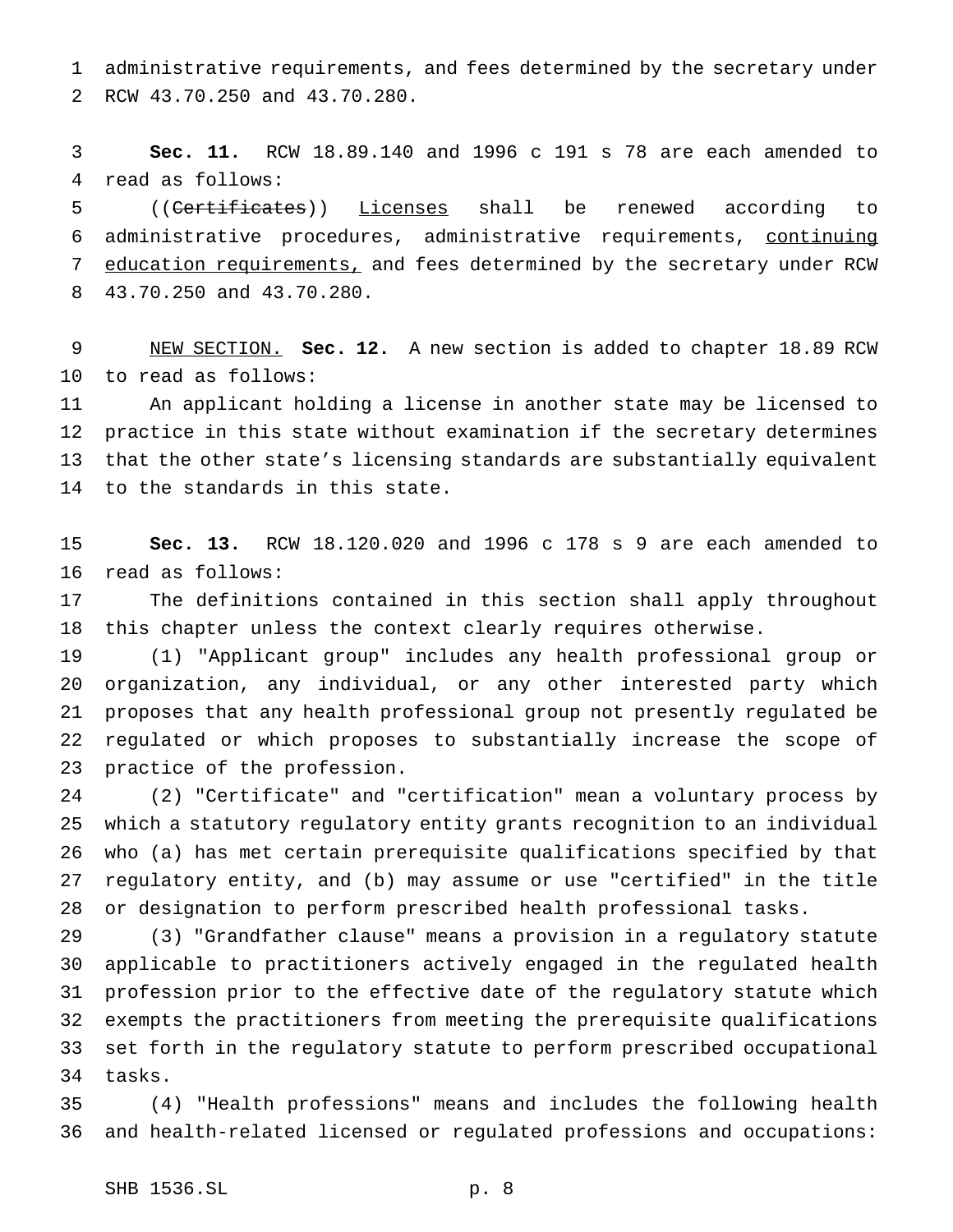Podiatric medicine and surgery under chapter 18.22 RCW; chiropractic under chapter 18.25 RCW; dental hygiene under chapter 18.29 RCW; dentistry under chapter 18.32 RCW; denturism under chapter 18.30 RCW; 4 dispensing opticians under chapter 18.34 RCW; hearing ((aids)) instruments under chapter 18.35 RCW; naturopaths under chapter 18.36A RCW; embalming and funeral directing under chapter 18.39 RCW; midwifery under chapter 18.50 RCW; nursing home administration under chapter 18.52 RCW; optometry under chapters 18.53 and 18.54 RCW; ocularists under chapter 18.55 RCW; osteopathic medicine and surgery under chapters 18.57 and 18.57A RCW; pharmacy under chapters 18.64 and 18.64A RCW; medicine under chapters 18.71 and 18.71A RCW; emergency medicine under chapter 18.73 RCW; physical therapy under chapter 18.74 RCW; practical nurses under chapter 18.79 RCW; psychologists under chapter 18.83 RCW; registered nurses under chapter 18.79 RCW; occupational therapists licensed under chapter 18.59 RCW; respiratory care 16 practitioners ((certified)) licensed under chapter 18.89 RCW; veterinarians and animal technicians under chapter 18.92 RCW; health care assistants under chapter 18.135 RCW; massage practitioners under chapter 18.108 RCW; acupuncturists licensed under chapter 18.06 RCW; persons registered or certified under chapter 18.19 RCW; dietitians and nutritionists certified by chapter 18.138 RCW; radiologic technicians under chapter 18.84 RCW; and nursing assistants registered or certified under chapter 18.88A RCW.

 (5) "Inspection" means the periodic examination of practitioners by a state agency in order to ascertain whether the practitioners' occupation is being carried out in a fashion consistent with the public health, safety, and welfare.

 (6) "Legislative committees of reference" means the standing legislative committees designated by the respective rules committees of the senate and house of representatives to consider proposed legislation to regulate health professions not previously regulated.

 (7) "License," "licensing," and "licensure" mean permission to engage in a health profession which would otherwise be unlawful in the state in the absence of the permission. A license is granted to those individuals who meet prerequisite qualifications to perform prescribed health professional tasks and for the use of a particular title.

 (8) "Professional license" means an individual, nontransferable authorization to carry on a health activity based on qualifications which include: (a) Graduation from an accredited or approved program,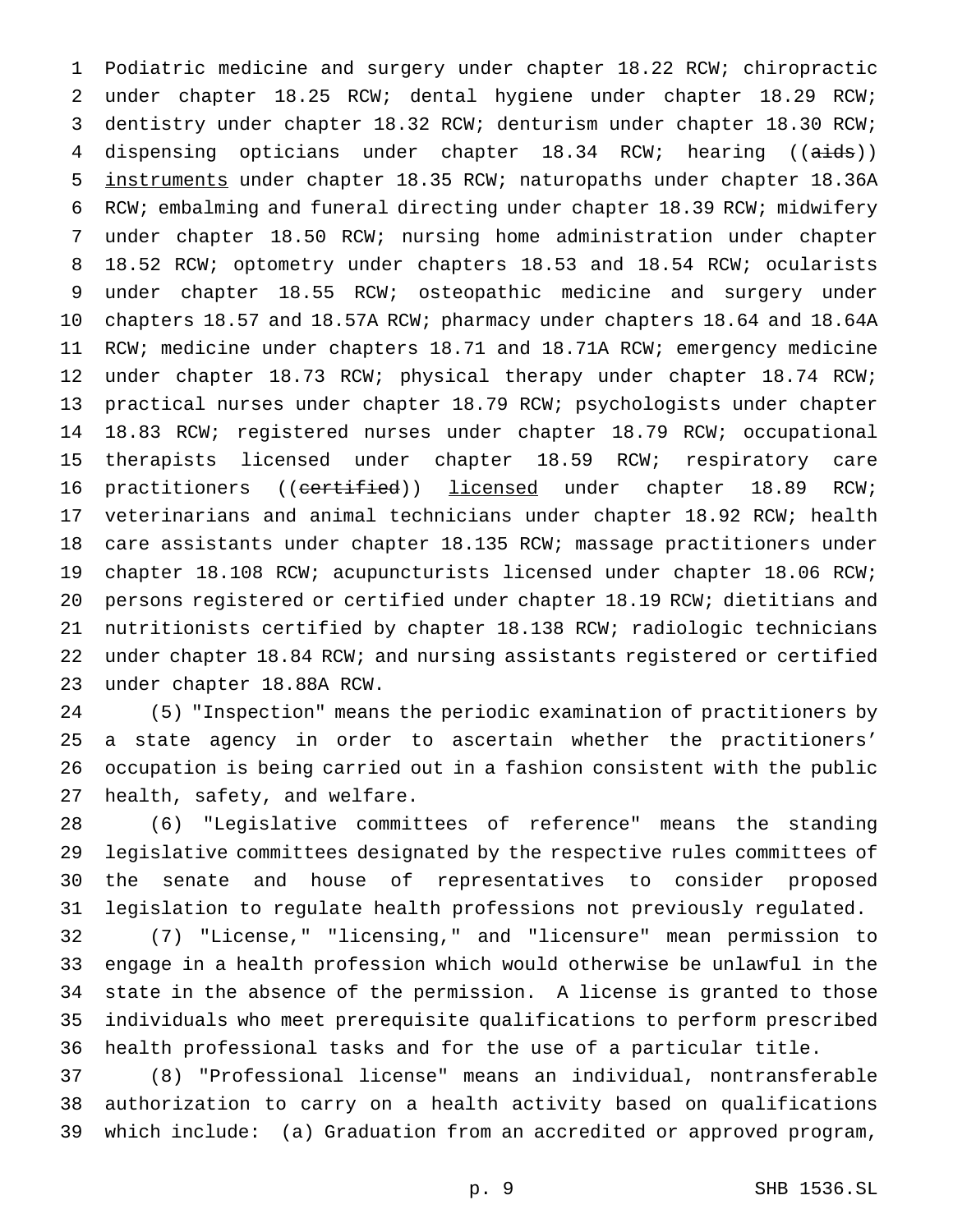and (b) acceptable performance on a qualifying examination or series of examinations.

 (9) "Practitioner" means an individual who (a) has achieved knowledge and skill by practice, and (b) is actively engaged in a specified health profession.

 (10) "Public member" means an individual who is not, and never was, a member of the health profession being regulated or the spouse of a member, or an individual who does not have and never has had a material financial interest in either the rendering of the health professional service being regulated or an activity directly related to the profession being regulated.

 (11) "Registration" means the formal notification which, prior to rendering services, a practitioner shall submit to a state agency setting forth the name and address of the practitioner; the location, nature and operation of the health activity to be practiced; and, if required by the regulatory entity, a description of the service to be provided.

 (12) "Regulatory entity" means any board, commission, agency, division, or other unit or subunit of state government which regulates one or more professions, occupations, industries, businesses, or other endeavors in this state.

 (13) "State agency" includes every state office, department, board, commission, regulatory entity, and agency of the state, and, where provided by law, programs and activities involving less than the full responsibility of a state agency.

 **Sec. 14.** RCW 18.130.040 and 1996 c 200 s 32 and 1996 c 81 s 5 are each reenacted and amended to read as follows:

 (1) This chapter applies only to the secretary and the boards and commissions having jurisdiction in relation to the professions licensed under the chapters specified in this section. This chapter does not apply to any business or profession not licensed under the chapters specified in this section.

 (2)(a) The secretary has authority under this chapter in relation to the following professions:

(i) Dispensing opticians licensed under chapter 18.34 RCW;

(ii) Naturopaths licensed under chapter 18.36A RCW;

(iii) Midwives licensed under chapter 18.50 RCW;

(iv) Ocularists licensed under chapter 18.55 RCW;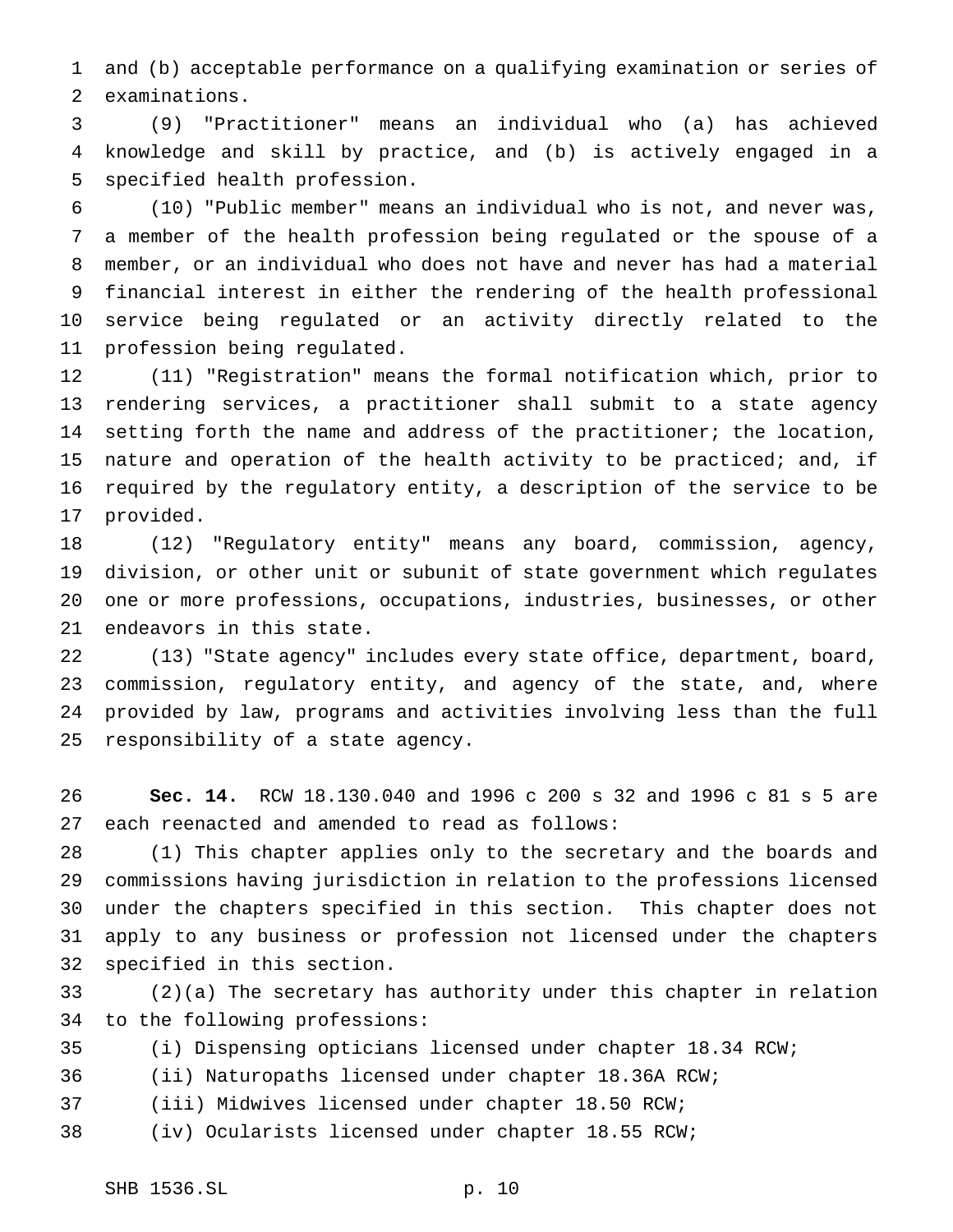(v) Massage operators and businesses licensed under chapter 18.108 RCW; (vi) Dental hygienists licensed under chapter 18.29 RCW; (vii) Acupuncturists licensed under chapter 18.06 RCW; (viii) Radiologic technologists certified and X-ray technicians registered under chapter 18.84 RCW; 7 (ix) Respiratory care practitioners ((certified)) licensed under chapter 18.89 RCW; (x) Persons registered or certified under chapter 18.19 RCW; (xi) Persons registered as nursing pool operators under chapter 18.52C RCW; (xii) Nursing assistants registered or certified under chapter 18.79 RCW; (xiii) Health care assistants certified under chapter 18.135 RCW; (xiv) Dietitians and nutritionists certified under chapter 18.138 RCW; (xv) Sex offender treatment providers certified under chapter 18.155 RCW; (xvi) Persons licensed and certified under chapter 18.73 RCW or RCW 18.71.205; (xvii) Persons registered as adult family home providers and resident managers under RCW 18.48.020; and (xviii) Denturists licensed under chapter 18.30 RCW. (b) The boards and commissions having authority under this chapter are as follows: (i) The podiatric medical board as established in chapter 18.22 RCW; (ii) The chiropractic quality assurance commission as established in chapter 18.25 RCW; (iii) The dental quality assurance commission as established in chapter 18.32 RCW; (iv) The board of hearing and speech as established in chapter 18.35 RCW; (v) The board of examiners for nursing home administrators as established in chapter 18.52 RCW; (vi) The optometry board as established in chapter 18.54 RCW governing licenses issued under chapter 18.53 RCW;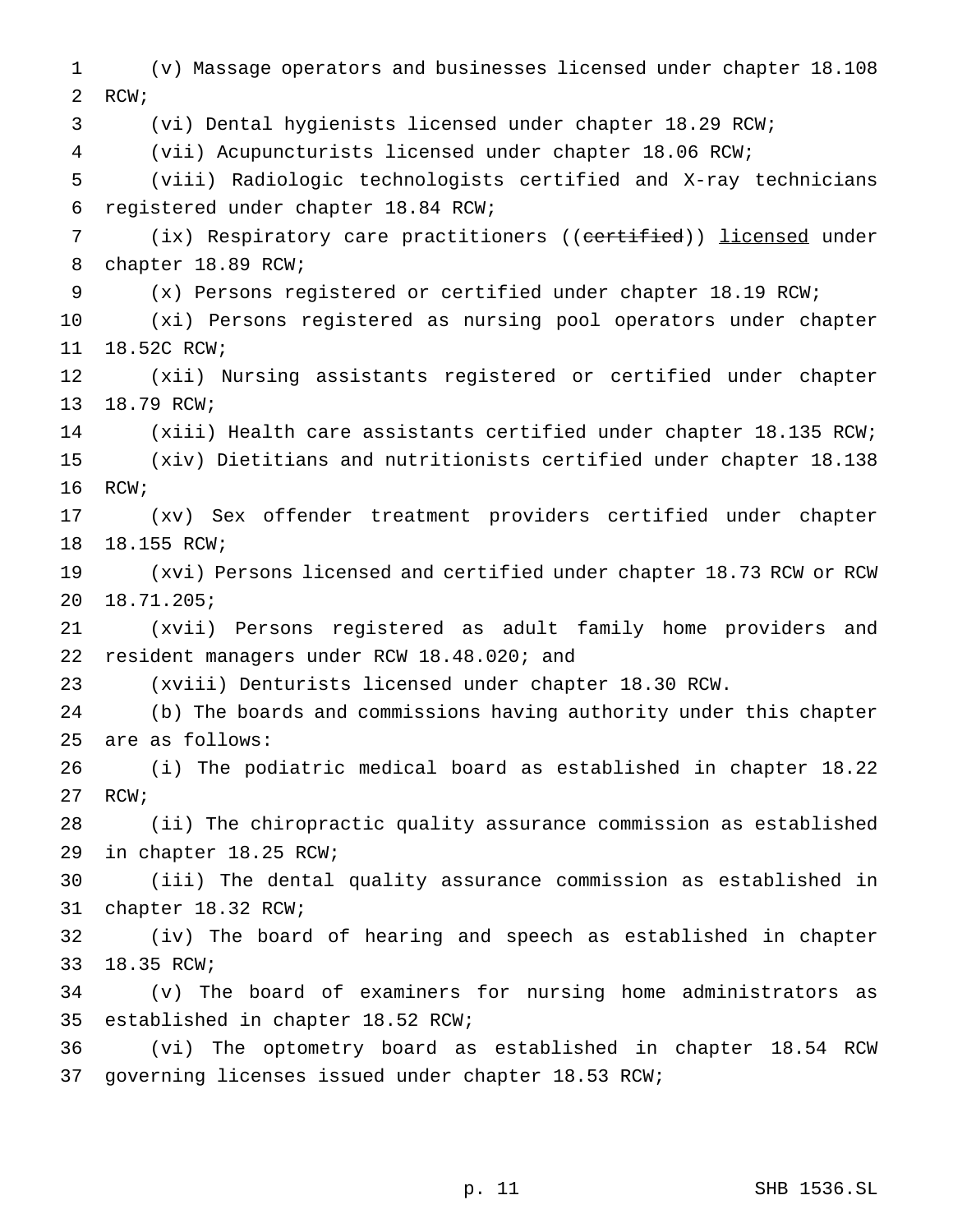(vii) The board of osteopathic medicine and surgery as established in chapter 18.57 RCW governing licenses issued under chapters 18.57 and 18.57A RCW;

 (viii) The board of pharmacy as established in chapter 18.64 RCW governing licenses issued under chapters 18.64 and 18.64A RCW;

 (ix) The medical quality assurance commission as established in chapter 18.71 RCW governing licenses and registrations issued under chapters 18.71 and 18.71A RCW;

 (x) The board of physical therapy as established in chapter 18.74 RCW;

 (xi) The board of occupational therapy practice as established in chapter 18.59 RCW;

 (xii) The nursing care quality assurance commission as established in chapter 18.79 RCW governing licenses issued under that chapter;

 (xiii) The examining board of psychology and its disciplinary committee as established in chapter 18.83 RCW; and

 (xiv) The veterinary board of governors as established in chapter 18.92 RCW.

 (3) In addition to the authority to discipline license holders, the disciplining authority has the authority to grant or deny licenses based on the conditions and criteria established in this chapter and the chapters specified in subsection (2) of this section. This chapter also governs any investigation, hearing, or proceeding relating to denial of licensure or issuance of a license conditioned on the applicant's compliance with an order entered pursuant to RCW 18.130.160 by the disciplining authority.

 (4) All disciplining authorities shall adopt procedures to ensure substantially consistent application of this chapter, the Uniform Disciplinary Act, among the disciplining authorities listed in subsection (2) of this section.

 NEW SECTION. **Sec. 15.** The following acts or parts of acts are each repealed: (1) RCW 18.89.130 and 1991 c 3 s 236 & 1987 c 415 s 14; and (2) RCW 18.89.900 and 1987 c 415 s 20.

 NEW SECTION. **Sec. 16.** (1) Sections 5, 9, and 10 of this act are necessary for the immediate preservation of the public peace, health,